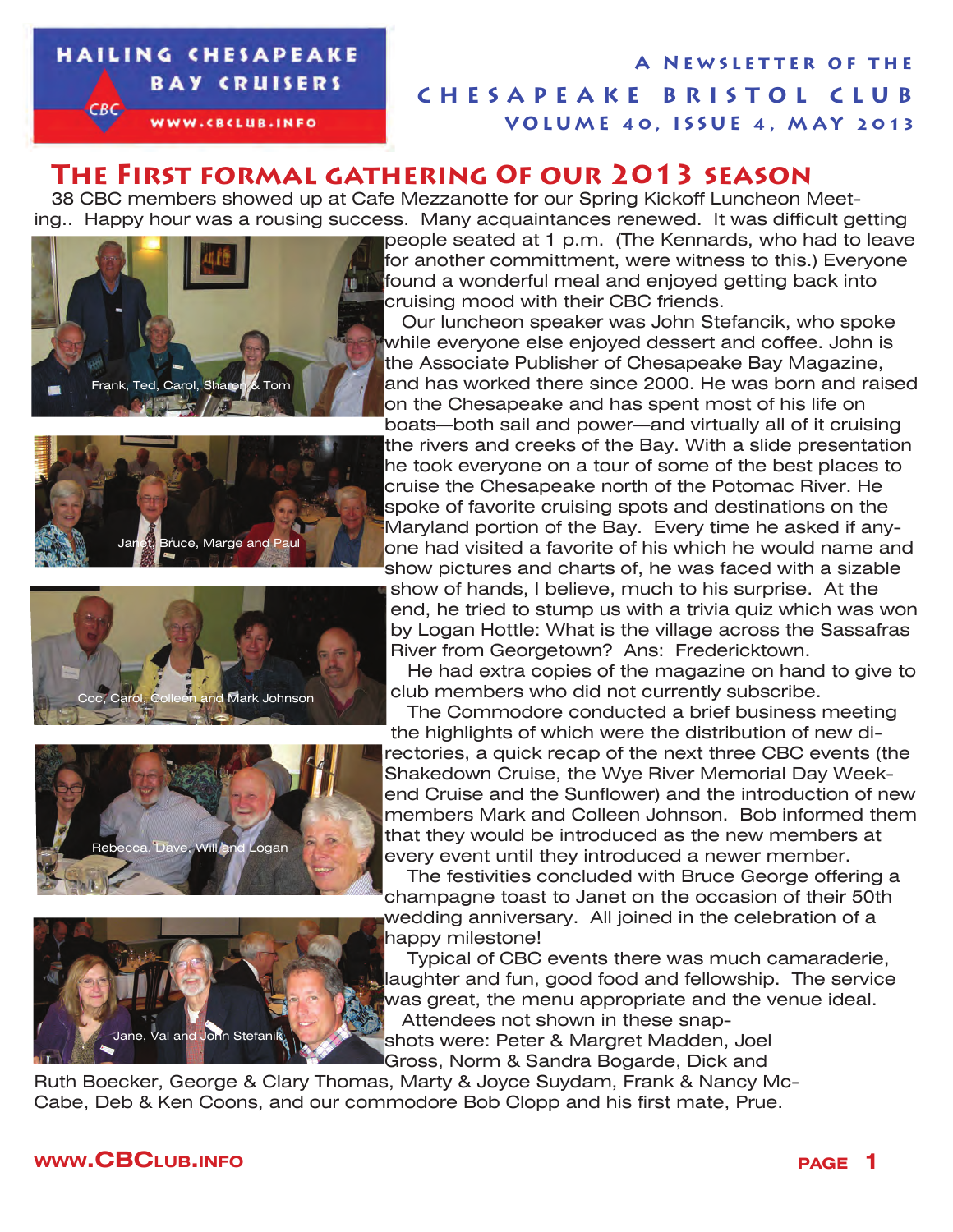

**Saturday May 11 - Sunday May 12 in Carr Creek, at the Entrance to the Severn River, Annapolis.**

**Get out your buckets, mops, sponges, and favorite brightwork finish and join the CBC for this year's Shakedown cruise which will be be hosted by Val and Jane Taliaferro on "FREEFLIGHT" in Carr Creek. {secret directions on page four}**

 **Low tide in Annapolis is at 1:30 on Saturday so you can wend your way into the creek any time after that.**

**The official gathering will commences at 4:00 p.m., so come join the raft for happy hour** 

**Dinner will be provided to all brave early bird shakedown cruisers: Scott Doran's not-to-be-missed Fennel & Sausage soup, salad, bread and dessert. Just bring your appetite and favorite beverage.** 

**Hail Freeflight on VHF Ch 71 or Cell Phone 443-994-3785.** 

**So that there will be enough food for everyone, please call Val before Wednesday, May 15. 443-994-3785**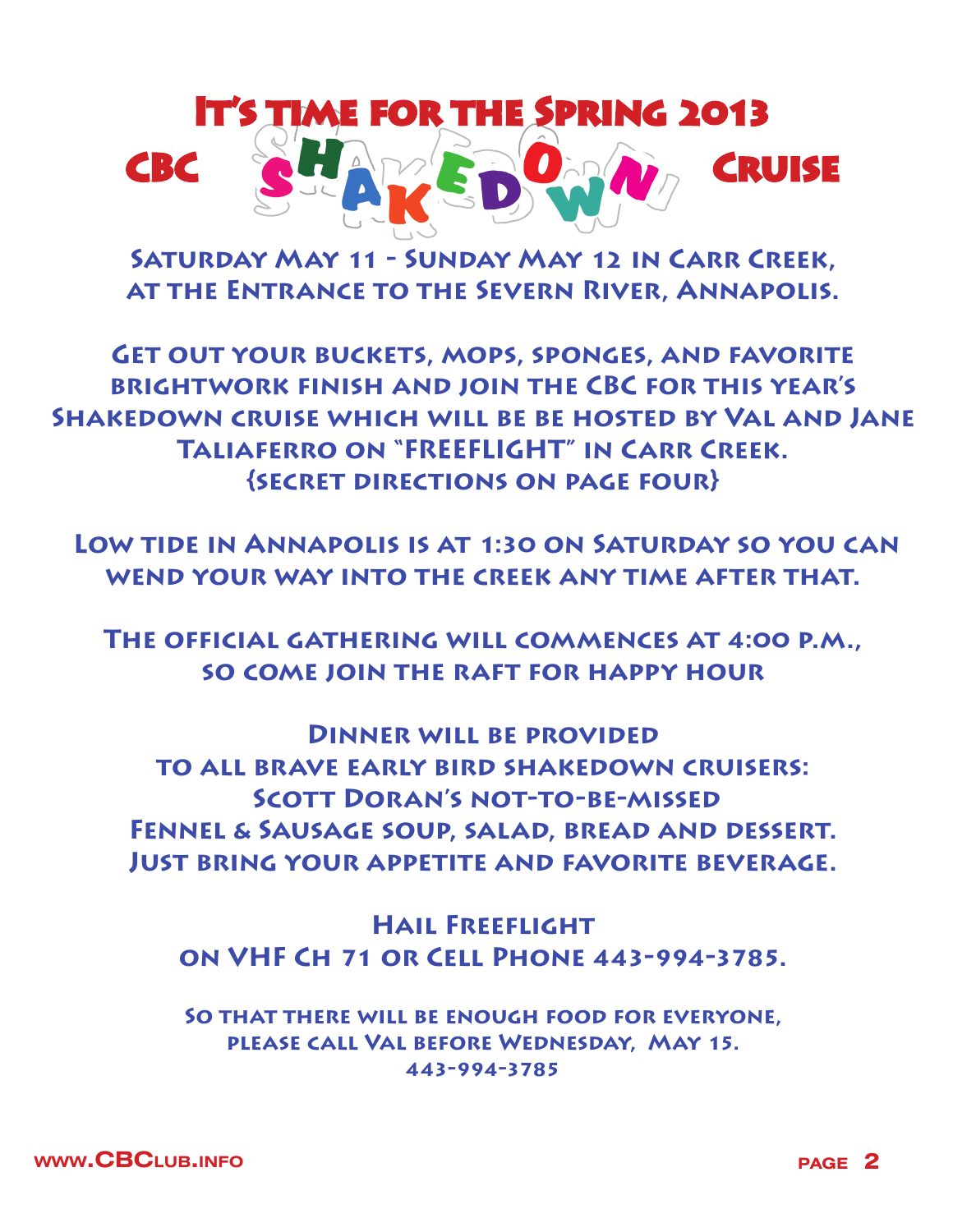

**www.CBClub.info page 3**